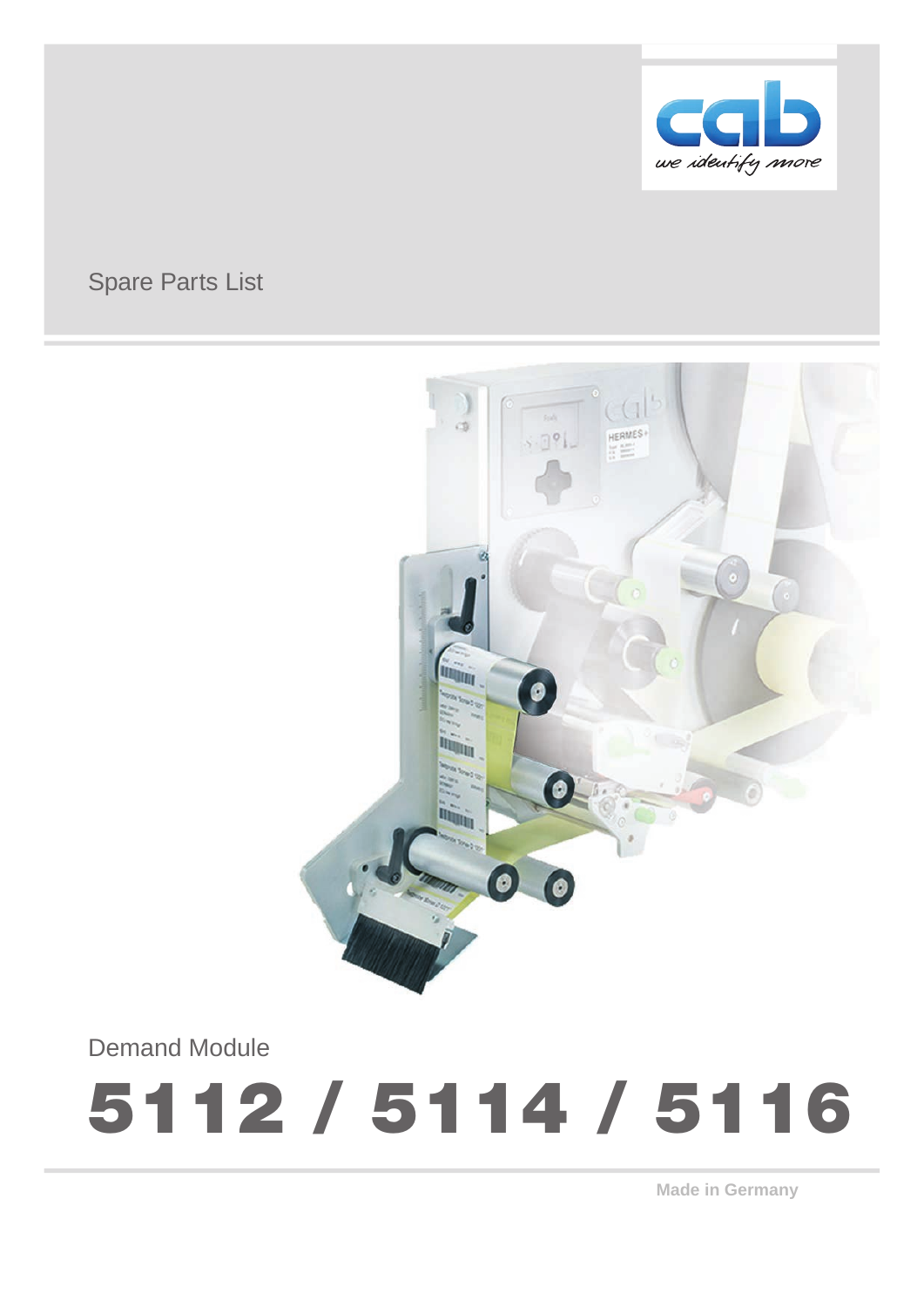#### **2 2 Spare Parts List for the following products**

| <b>Description</b> | <b>Type</b> |
|--------------------|-------------|
| Demand Module      | 5112-L      |
|                    | 5112-R      |
|                    | 5114-L      |
|                    | 5114-R      |
|                    | 5116-L      |
|                    | 5116-R      |

## **Table of Contents**

| 1.1            | Base- / Mounting Plate, Dispense Plate3 |  |
|----------------|-----------------------------------------|--|
|                |                                         |  |
| $\overline{2}$ |                                         |  |
| $3^{\circ}$    |                                         |  |

#### **Edition:** 03/2021 - Part.-No. 9009260

#### Copyright

This documentation as well as translation hereof are property of cab Produkttechnik GmbH & Co. KG. The replication, conversion, duplication or divulgement of the whole manual or parts of it for other intentions than its original intended purpose - in particular the procurement of spare parts for products sold by cab – demand the previous written authorisation by cab.

#### Editor

Regarding questions or comments please contact cab Produkttechnik GmbH & Co. KG.

#### **Topicality**

Due to the constant further development of our products discrepancies between documentation and product can occur. Please check www.cab.de for the latest update.

#### Terms and conditions

Deliveries and performances are effected under the "General conditions of sale of cab"

**Germany cab Produkttechnik GmbH & Co KG** Karlsruhe Phone +49 721 6626 0 *www.cab.de*

France **cab Technologies S.à.r.l.** Niedermodern Phone +33 388 722501 *www.cab.de/fr*

USA **cab Technology, Inc.** Chelmsford, MA Phone +1 978 250 8321 *www.cab.de/us*

Mexico **cab Technology, Inc.** Juárez Phone +52 656 682 4301 *www.cab.de/es*

Taiwan **cab Technology Co., Ltd.** Taipei Phone +886 (02) 8227 3966 *www.cab.de/tw*

China **cab (Shanghai) Trading Co., Ltd.** Shanghai Phone +86 (021) 6236 3161 *www.cab.de/cn*

China **cab (Shanghai) Trading Co., Ltd.** Guangzhou Phone +86 (020) 2831 7358 *www.cab.de/cn*

South Africa **cab Technology (Pty) Ltd.** Randburg Phone +27 11 886 3580 *www.cab.de/za*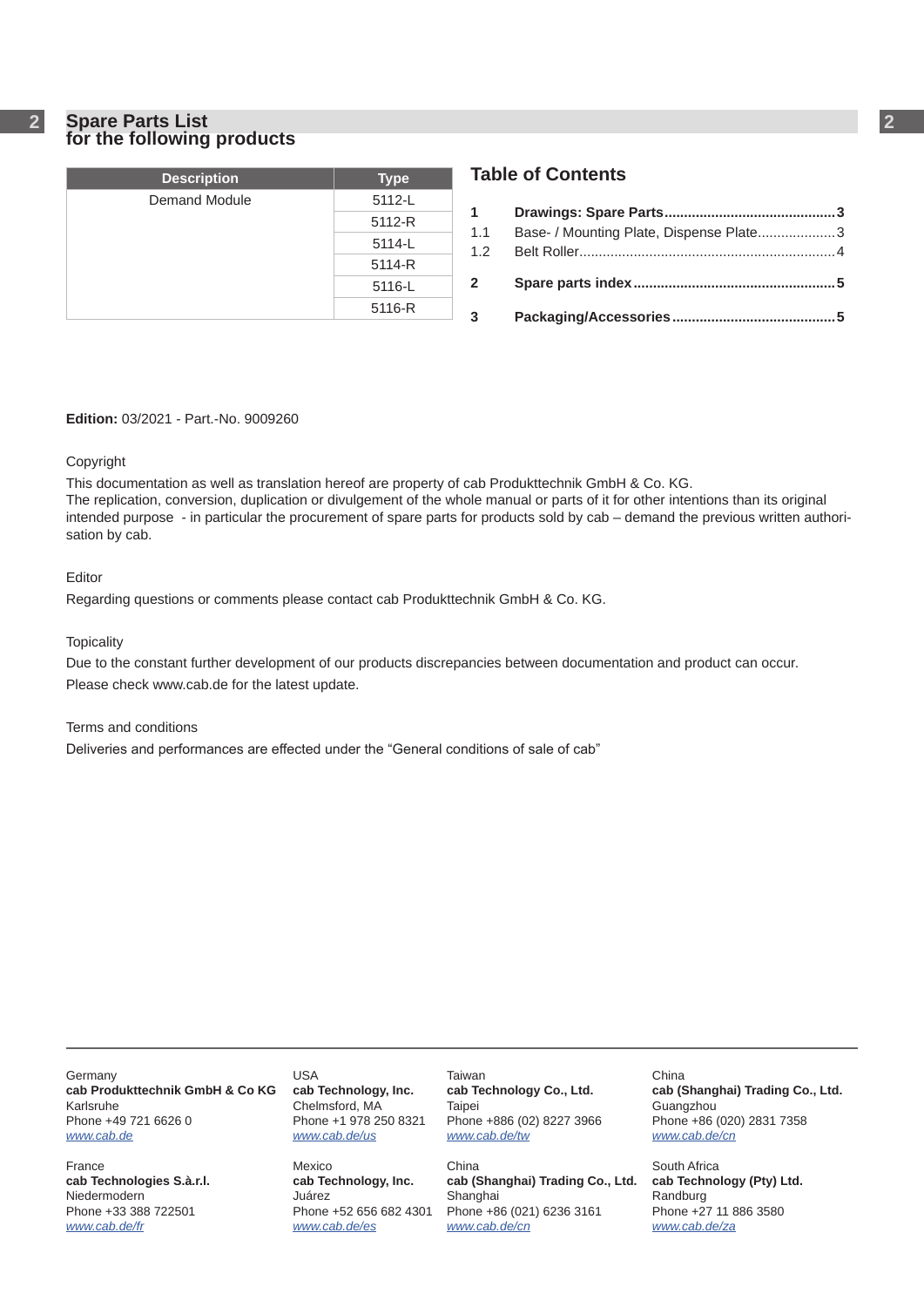## <span id="page-2-0"></span>**2 1 Drawings: Spare Parts 3**

### **1.1 Base- / Mounting Plate, Dispense Plate**

| <b>No</b>      | Part No.    | <b>Description</b>     | Serial No.     |   |      |    |
|----------------|-------------|------------------------|----------------|---|------|----|
|                |             |                        |                |   | from | to |
| 1              | 5965963.001 | <b>Set Screw</b>       | 1              |   |      |    |
| $\overline{2}$ | 5904544.001 | Spring                 | 10             |   |      |    |
| 3              | 5964367.001 | <b>Knurled Screw</b>   | $\mathbf{1}$   |   |      |    |
| 4              | 5962343.001 | Spacer Bushing         | 1              |   |      |    |
| 5.1            | 5964284.001 | <b>Retaining Plate</b> | 1              |   |      |    |
| 5.2            | 5966475.001 | Retaining Plate        | 1              | R |      |    |
| 6              | 5949115.001 | Interlock              | 1              |   |      |    |
| 7              | 5902459.001 | Screw DIN7984-M4x12    | 10             |   |      |    |
| 8              | 5903525.001 | E-Ring DIN 6799-4      | 10             |   |      |    |
| 9              | 5902361.001 | Screw DIN7984-M6x16    | 10             |   |      |    |
| 10             | 5964294.001 | Slide                  | 1              |   |      |    |
| 11             | 5964293.001 | Plate                  | 1              |   |      |    |
| 12             | 5906951.001 | <b>Clamping Lever</b>  | $\overline{1}$ |   |      |    |
| 13             | 5902565.001 | Screw DIN7984-M4x10    | 10             |   |      |    |
| 14.1           | 5964296.001 | <b>Base Plate</b>      | 1              | L |      |    |
| 14.2           | 5966478.001 | <b>Base Plate</b>      | 1              | R |      |    |

| No   | Part No.    | <b>Description</b>    | PU           | <b>Note</b>    |      | Serial No. |
|------|-------------|-----------------------|--------------|----------------|------|------------|
|      |             |                       |              |                | from | to         |
| 15   | 5903525.001 | E-Ring DIN 6799-4     | 10           |                |      |            |
| 16.1 | 5964285.001 | Plate                 | 1            |                |      |            |
| 16.2 | 5966479.001 | Plate                 | 1            | R              |      |            |
| 17.1 | 6010896.001 | <b>Brush</b>          | 1            | A              |      |            |
| 17.2 | 5964286.001 | <b>Brush</b>          | 1            | B              |      |            |
| 17.3 | 5964370.001 | <b>Brush</b>          | 1            | С              |      |            |
| 18.1 | 6010895.001 | Axle                  | $\mathbf{1}$ | A              |      |            |
| 18.2 | 5964288.001 | Axle                  | 1            | B              |      |            |
| 18.3 | 5964368.001 | Axle                  | 1            | C              |      |            |
| 19   | 5902375.001 | Screw DIN7984-M6x10   | 10           |                |      |            |
| 20.1 | 6010894.001 | <b>Dispense Plate</b> | $\mathbf{1}$ | $\overline{A}$ |      |            |
| 20.2 | 5964290.001 | <b>Dispense Plate</b> | 1            | B              |      |            |
| 20.3 | 5964369.001 | <b>Dispense Plate</b> | $\mathbf{1}$ | C              |      |            |



| <b>Note</b> |   | Left                                                                   |
|-------------|---|------------------------------------------------------------------------|
|             | R | Right                                                                  |
|             | Α | 2"5112                                                                 |
|             | R | 4" 5114                                                                |
|             |   | 6"5116                                                                 |
|             |   | For devices with serial numbers up to 10299 (L) respectively 10306 (R) |
|             |   | the complete belt roller must be replaced if damaged                   |



 $20$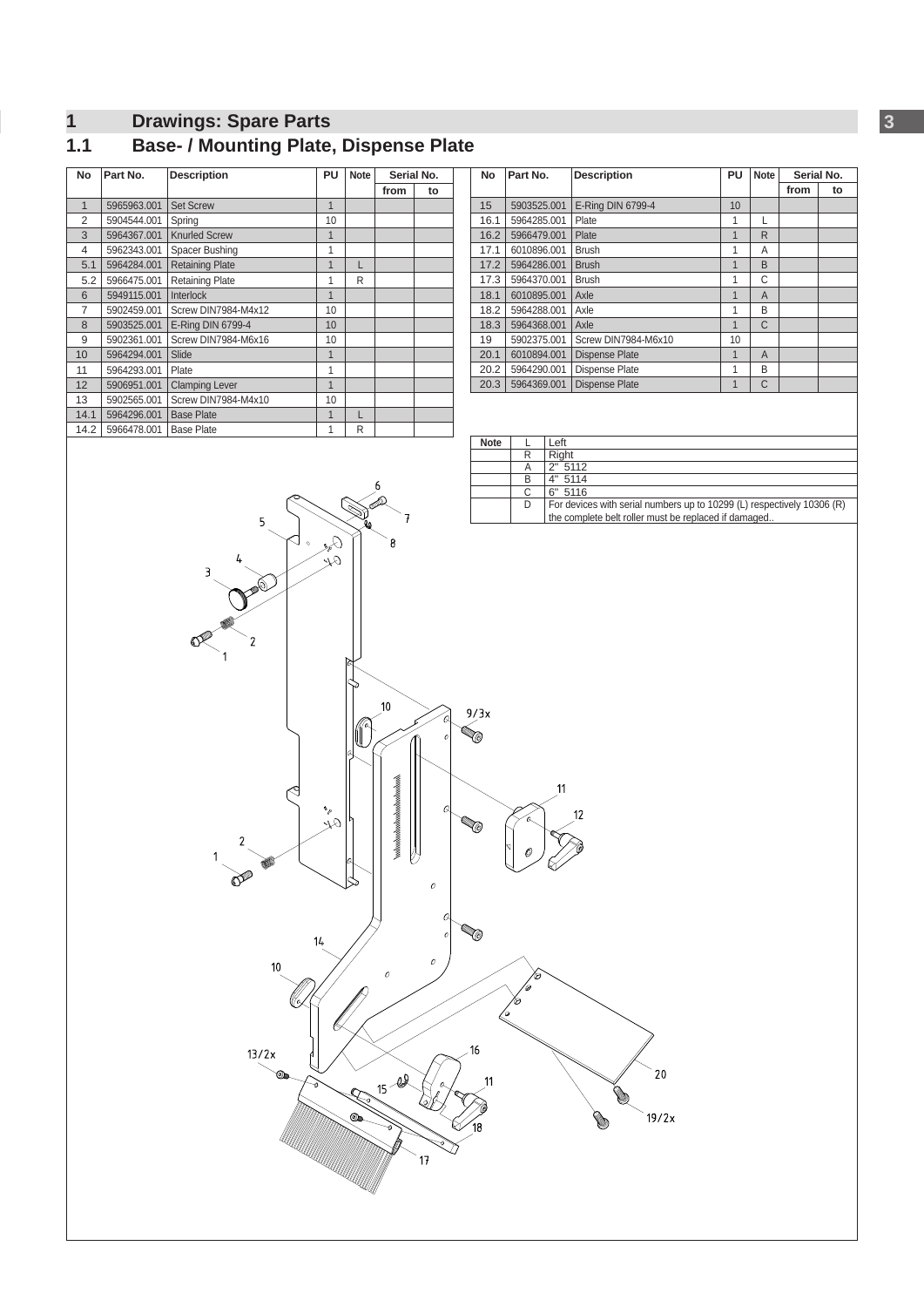## <span id="page-3-0"></span>**4 1 Drawings: Spare Parts 4**

#### **1.2 Belt Roller**

| <b>No</b> | Part No.    | <b>Description</b>     | PU | <b>Note</b>    | Serial No. |    |  |
|-----------|-------------|------------------------|----|----------------|------------|----|--|
|           |             |                        |    |                | from       | to |  |
| 21.1      | 6010892.001 | <b>Belt Roller</b>     | 1  | $\overline{A}$ |            |    |  |
| 21.2      | 5979235.001 | <b>Belt Roller</b>     | 1  | B              |            |    |  |
| 21.3      | 5964372.001 | <b>Belt Roller</b>     | 1  | C              |            |    |  |
| 22.1      | 6010440.001 | <b>Belt Roller</b>     | 1  | Α              |            |    |  |
| 22.2      | 5979236.001 | <b>Belt Roller</b>     | 1  | B              |            |    |  |
| 22.3      | 5964378.001 | <b>Belt Roller</b>     | 1  | C              |            |    |  |
| 23        | 5903516.001 | Snap Ring DIN471-8x0.8 | 10 |                |            |    |  |
| 24        | 5979232.001 | 1+U5021                | 1  | D              |            |    |  |
| 25.1      | 5955677.001 | Roller                 | 1  | B/D            |            |    |  |
| 25.2      | 5961213.001 | Roller                 | 1  | C/D            |            |    |  |
| 26        | 5983194.001 | Side Plate             | 1  | D              |            |    |  |
| 27.1      | 5979231.001 | Axle                   | 1  | B/D            |            |    |  |
| 27.2      | 5964377.001 | Axle                   | 1  | C/D            |            |    |  |

| <b>No</b> | Part No.    | <b>Description</b>      | PU | <b>Note</b>    |      | Serial No. |
|-----------|-------------|-------------------------|----|----------------|------|------------|
|           |             |                         |    |                | from | to         |
| 28        | 6010893.001 | Axle                    | 1  | Α              |      |            |
| 29        | 6010531.001 | Roller                  | 1  | A              |      |            |
| 30        | 5902817.001 | Screw sim. ISO7380-M4x6 | 10 | A              |      |            |
| 31        | 5979233.001 | Side Plate              | 1  | D              |      |            |
| 32.1      | 5961078.001 | Roller                  | 1  | B/D            |      |            |
| 32.2      | 5961208.001 | Roller                  | 1  | C/D            |      |            |
| 33        | 5983187.001 | Side Plate              | 1  | D              |      |            |
| 34.1      | 5979234.001 | Axle                    | 1  | B/D            |      |            |
| 34.2      | 5961302.001 | Axle                    | 1  | C/D            |      |            |
| 35        | 5903527.001 | Snap Ring DIN471-10x1   | 10 | $\overline{A}$ |      |            |
| 36        | 6010433.001 | Axle                    | 1  | Α              |      |            |
| 37        | 6010533.001 | Roller                  | 1  | A              |      |            |
| 38        | 6010506.001 | Washer                  | 1  | A              |      |            |

| <b>Note</b> |   | Left                                                                   |
|-------------|---|------------------------------------------------------------------------|
|             |   | Right                                                                  |
|             |   | 2" 5112                                                                |
|             |   | 4" 5114                                                                |
|             |   | 6"5116                                                                 |
|             | D | For devices with serial numbers up to 10299 (L) respectively 10306 (R) |
|             |   | the complete belt roller must be replaced if damaged                   |